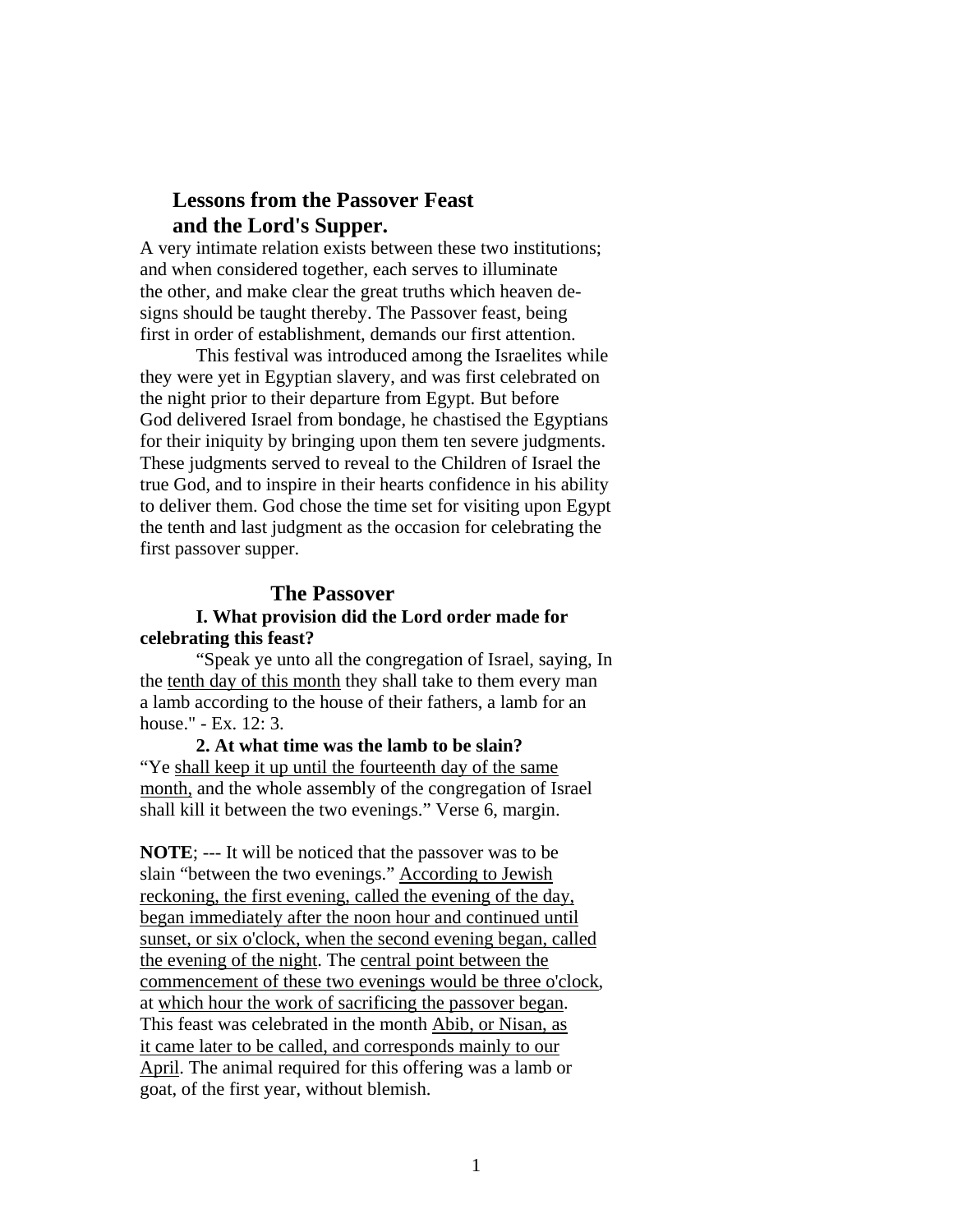### **3. What did the Lord direct them to do with the blood of the animal?**

"They shall take of the blood, and strike it on the two side posts and on the upper door posts of the houses. wherein they shall eat it." Ex. 12: 7.

 **NOTE. ---** The flesh of the animal was to be roasted with fire, and eaten the same night with bitter herbs and unleavened bread. This marked the beginning of the feast of unleavened bread, which lasted seven days. During this period no leavened bread was to be eaten or even allowed in the house, under penalty of death. That portion of the lamb which was not eaten was to be burned with fire; nothing being allowed to remain until the morning.

## **4. How was the Passover to be eaten, and what benefit was derived from having the blood sprinkled on the doorposts?**

"Thus shall ye eat it; with your loins girded, your shoes on your feet, and your staff in your hand; and ye shall eat it in haste: it is the Lord's passover. For I will pass through the land of Egypt this night, and will smite all the first-born in the land of Egypt, both man and beast; and against all the gods of Egypt I will execute judgment: I am the Lord. And the blood shall be to you for a token upon the houses where ye are: and when I see the blood, I will pass over you, . . . when I smite the land of Egypt." Ex. 12: 11 - 13.

**NOTE**. --- For a full description of all the incidents connected with the first passover, the reader is referred to the eleventh and twelfth chapters of Exodus. Having before us the main points in the feast, it will now be in order to give our attention to the spiritual lessons taught therein.

### **Some Spiritual Lessons**

The circumstances surrounding the celebration of the first passover in Egypt make it highly typical as well as figurative. Figuratively, Egypt represents this sinful world in which God's people are only sojourners, by the hand of whose rulers they have suffered, and will yet suffer, many and grievous oppressions. See Rev. 11: 8. Typically, the passover lamb represented Christ, by virtue of whose blood we may not only find protection from the just wrath of God, but final and full deliverance with all the ransomed hosts of God from the Egypt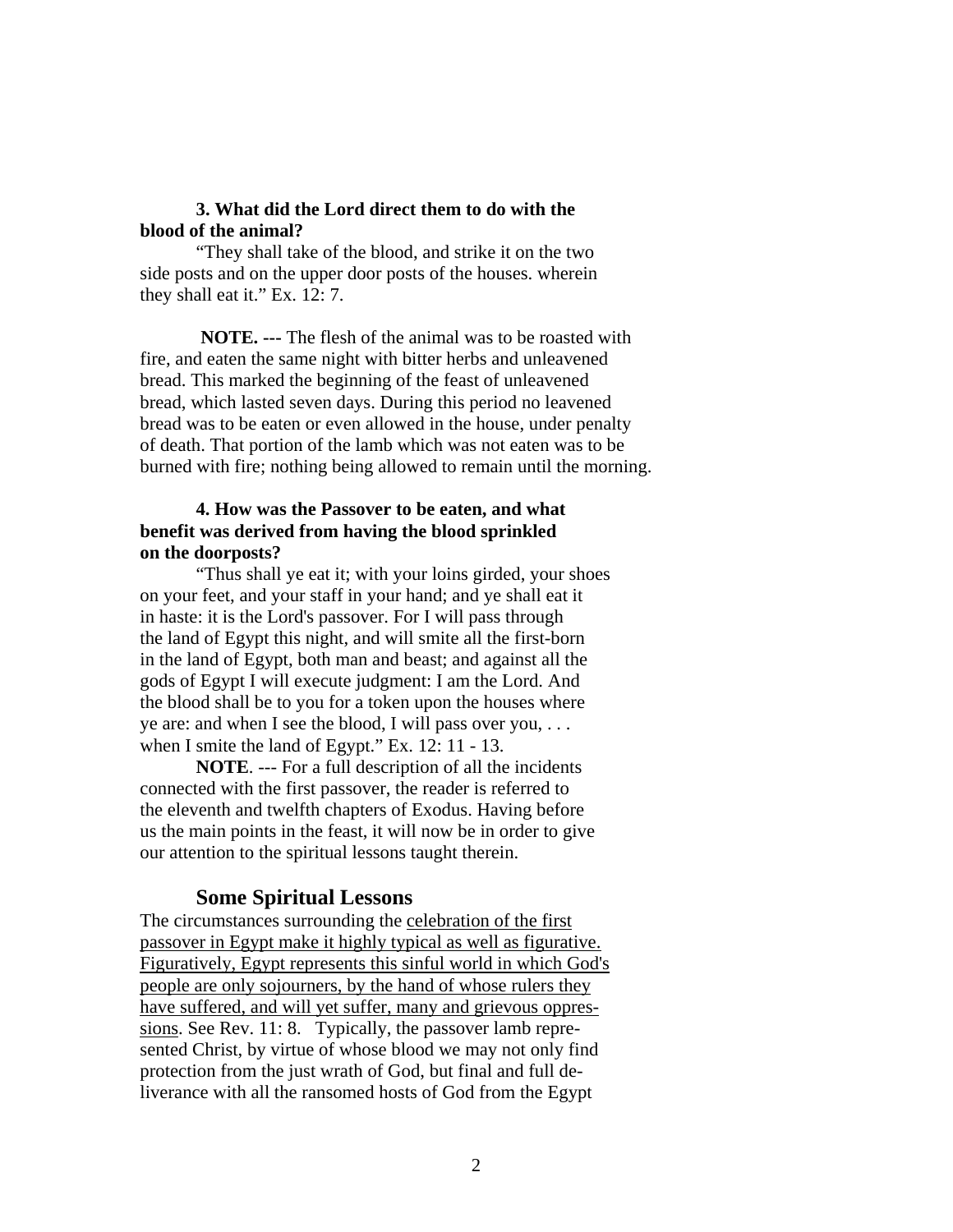of this wicked world, into the heavenly Canaan, the world to come. The bitter herbs reminded Israel as they ate the passover supper, of the bitterness of their Egyptian bondage. It also speaks to us of the contrition of soul, the bitter repentings on account of sins, experienced by all who partake of Christ, God's passover Lamb, and come under the protection of his precious blood. The unleavened bread represented the character of Christ, in which there is to be found no trace of sin (I John 3: 5; I Peter 2: 22) ; and as none were permitted to eat the passover without partaking of this bread, so in a spiritual sense all who partake of the benefits of the broken body and shed blood of Christ, must also be partakers of his character. I Cor. I: 30; I Peter I: 15, I6. And as none were permitted to partake of this feast except those who were circumcised (Ex. 12:48), so only the circumcised in heart can partake of Christ and come under the protection of his blood. Rom. 2: 28, 29; Phil. 3: 3; Col. 2: 11. In answer to question two, we have already learned that the time for sacrificing the passover lamb was three o'clock; this, as the following will show, was the exact hour at which Christ died: ---

#### **Prophetic of the Month, Day and Hour of Christ's Death**

### **5. At what hour of the day was Christ crucified?**

"It was the third hour and they crucified him." Mark 15: 25.

## **6. At what time of day did he expire?**

 "At the ninth hour Jesus cried with a loud voice . . . and gave up the ghost." Verses 34 - 37.

**NOTE**. --- In Christ's time, the Jews reckoned the hours of the day differently' from what we do now. In .place of beginning the count of the hours of the day from noon and midnight, they began in the evening and in the morning at the hour we call "six." Hence, their "third" hour of the day or night would be the hour we call " nine;" their, "sixth" hour corresponds to our "twelfth," and their, "ninth" to the hour we denominate as "three" o'clock. Hence, when the Bible tells us that the Savior died at the ninth hour, it would be three o'clock, according to our present reckoning. Thus Christ died the very hour that all Israel were engaged in slaying the passover Lamb.

 0 had they only known the time of their visitation, and comprehended the great event of that hour! It was the hour when the God of heaven was offering the Lamb which he had provided for the sins of the world. It marked the most solemn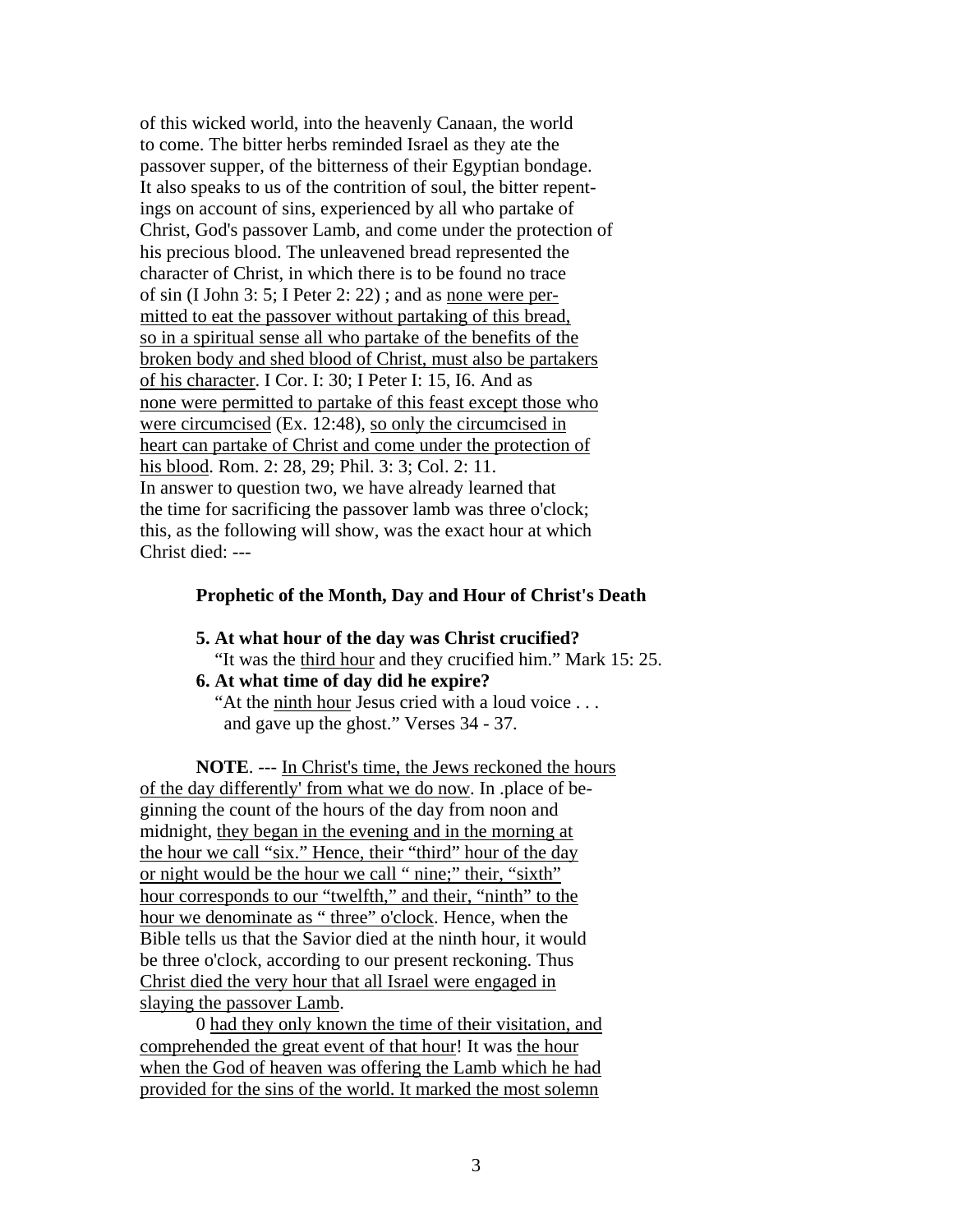occasion ever witnessed in heaven or earth. Although the sun refused to behold the scene, and inanimate nature was convulsed with sympathetic grief, yet man in his blindness discerned not the cause. But could they know? Yes, verily; for God had not only revealed through the prophet Daniel the year in which Christ would die, but through Moses he had revealed the very month.. day.. and hour of the day, when the Lord would offer his only begotten Son as the great antitypical passover Lamb. So completely had the Jews failed to comprehend the great truths which God designed to teach them by means of the passover festival, that even the Saviour's most intimate disciples looked upon his death as a disastrous calamity.

# **Day of Triumphal Entry, of Resurrection, and Pentecost Also Prophesied**

 Not only was the day, month, and hour of the Saviour's death revealed in this feast, but also Christ's triumphal entry into Jerusalem. On the tenth day of the month the lamb was to be taken from the flock and kept up until the. fourteenth day of the sacrifice. So on the tenth day of the month Christ came up to Jerusalem, the place of sacrifice, heralded by scores of voices as Messiah, where he abode until the fourteenth day, when he offered up his life for the sins of the world. John 12: 1-19.

### **PASSOVER FEAST AND THE LORD'S SUPPER**

Not only this, but the day of his resurrection was also revealed. The passover was sacrificed at three o'clock on the fourteenth day of the month Nisan; on the morning of the sixteenth the high priest presented before the Lord the wave sheaf, the first fruits of the harvest. Lev. 23: 5 - 11. This was typical of the resurrection of Christ, the first fruits from the dead. I Cor. I5: 20. And on this very morning, while the high priest was engaged in this service, the Son of God came forth from the dead.

{Beginning with this day}, the Jews were commanded to number fifty days; and upon the fiftieth day a new meat offering was to be presented before the Lord, in the form of two wave loaves made from the flour of the first fruits, and *baked with leaven*. Just fifty days from the resurrection morning, as all Israel were engaged in worship, and the high priest was presenting before the Lord the new meat offering of first fruits, with their prescribed offerings, " suddenly there came a sound from heaven as of a rushing mighty wind, and it filled all the house where they [the disciples] were sitting.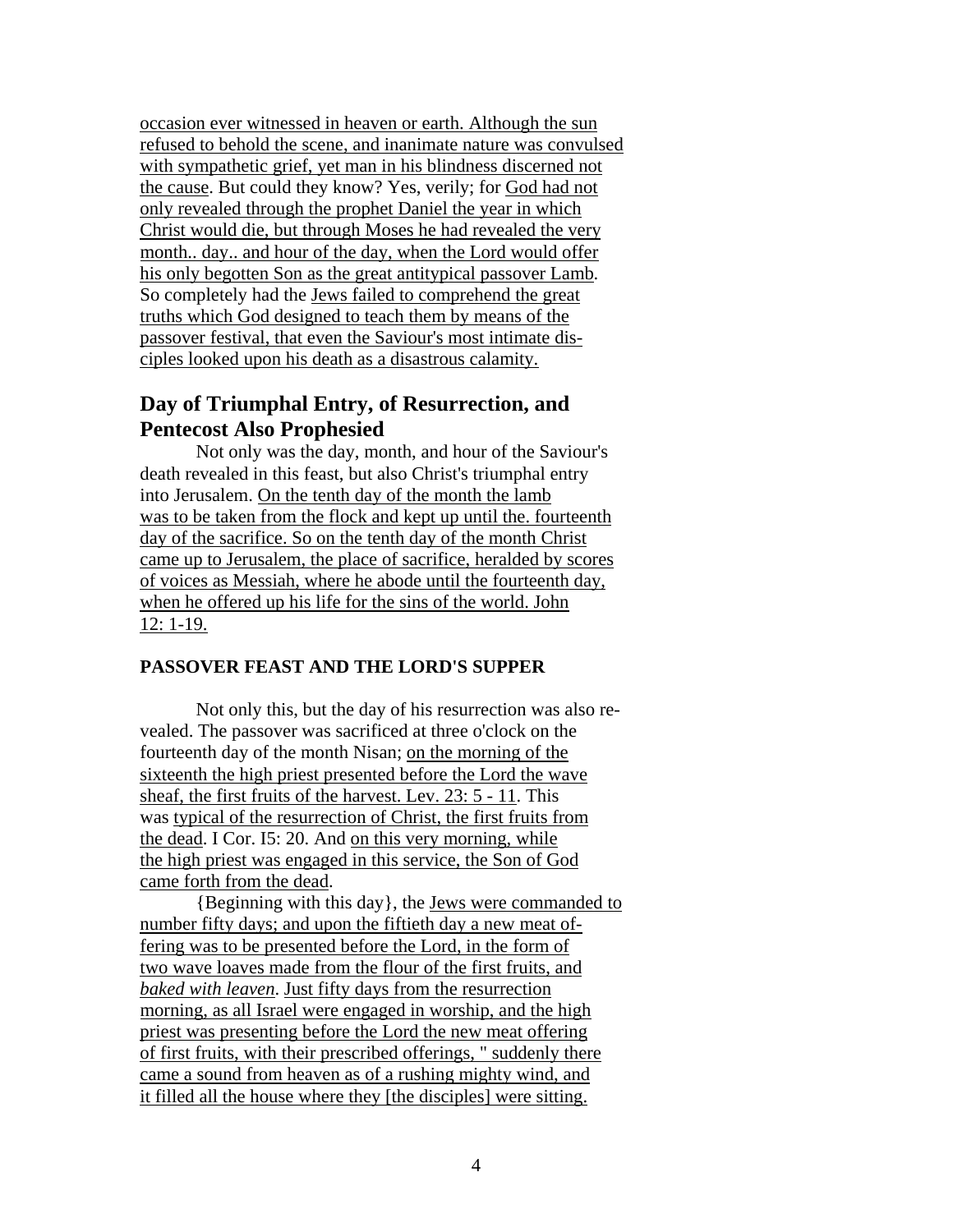And there appeared unto them cloven tongues like as of fire, and it sat upon each of them. And they were all filled with the Holy Ghost, and began to speak with other tongues as the Spirit gave them utterance."

As a result of the miraculous preaching of the apostles which followed the gift of the Holy Spirit, the Saviour, who had at this time begun his ministry as our high priest in the heavenly sanctuary, was able to present before his Father the first fruits of his suffering while on earth, in the person of three thousand repentant, believing sinners, symbolized by the loaves of *leavened bread.*

 Thus when the Lord instituted through Moses the passover and its associated feasts, he revealed the exact time when four momentous events connected with the plan of redemption would occur**. First**, the triumphal entry; **second**, the month, day, and hour when Christ would give his life for a sinful world; **third**, the day of his resurrection; and **fourth**, the day when the Holy Ghost would be given and the first converts be won to Christ through the apostles' preaching.

## **Description of a Modern Passover**

Having thus considered the events foreshadowed by the passover and its associated feasts, we will now turn our attention to the institution of the Lord's supper by the Saviour as he ate his last passover with the disciples. But that the reader may be enabled more fully to appreciate all the events of the last supper, a description will be given of a Passover supper as it is now observed by the orthodox Jew, which is , almost the same as it was observed in the days of Christ, with the exception of the lamb. And in doing this we will quote largely from "Practical Lessons from the Experience of Israel," written by Evangelist F. C. Gilbert, a Christian Jew. In describing the removing of the leaven from their houses, he says:--

"On the evening of the fourteenth of Nisan, the master of the house, with one of his boys, generally the youngest, searches the house for leaven. Some time earlier in the day, small pieces of bread are scattered in different rooms and halls of the house, wherever leaven of any kind has been used during the year. In the evening the man of the house generally takes a lighted candle and goes in search of the leaven. The son carries the candle, while the parent has a feather and a wooden spoon. Each place or corner is very carefully scrutinized, and every piece is gathered with great precision, so that not a particle of leaven may be left anywhere in the house. . Before this is done, all work and study must be put aside, and necessary preparations made. When this is fin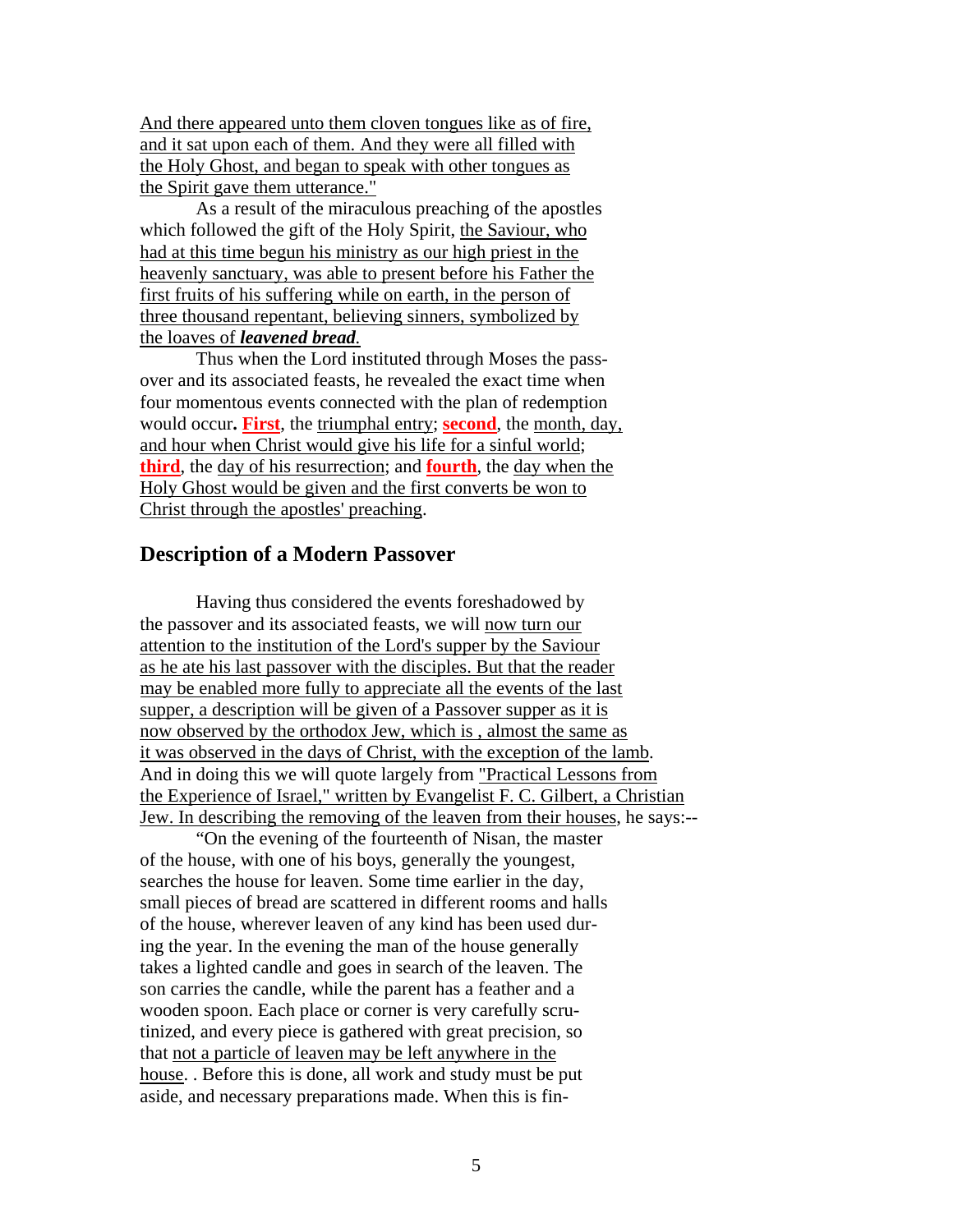ished, the pieces of leaven are securely tied and placed somewhere in an unused part of the house; they are removed the next morning about ten, and burned. This is known as " removing,"

or "purging," the leaven. It is very punctiliously observed, and great care is taken that not one particle of the leaven remains."--Practical Lessons, p. 237, par. 25.

### **All Important Spiritual Lesson**

.

.

In commanding all leaven to be removed from the house before eating the passover, the Lord designed to teach an important spiritual lesson, the meaning of which 'Paul suggests, when in writing to the Corinthians, he said, "Purge out therefore the old leaven, that ye may be a new lump, as ye are unleavened. For even Christ our passover is sacrificed for us: therefore let us keep the feast, not with old leaven, neither with the leaven of malice and wickedness, but with the unleavened bread of sincerity and truth." 1 Cor. 5: 7, 8.

Leaven is used as a symbol of sin. Those who would partake of Christ must first purge themselves from sin by repentance: for repentance embodies not only a sorrow for sin, but a turning away from it. The death penalty was pronounced against those who presumed to use leavened bread at the passover feast. Ex. 12: 19. From this we learn that whoever presumes to partake of the repast which God has provided in the sacrifice of his Son, while cherishing iniquity in his heart, "eateth and drinketh damnation to himself." "For if we sin willfully after that we have received the knowledge of the truth, there remaineth no more sacrifice for sins, but a certain fearful looking for of judgment and fiery indignation, which shall devour the adversaries." Heb. 10: 26, 27.

In view of these facts, how dangerous it is for a believer to tolerate sin in his life. How eagerly we should search our hearts with the candle of God's holy word, that we may discover and put away every vestige of sin. We are admonished by Paul to keep the feast "with the unleavened bread of sincerity and truth."

The word "sincere" is full of meaning. It is derived from two Latin words, *sina* -- without, and *cera* -- wax; meaning, literally, "without wax.". The origin of the word is said to have been due to a course pursued by unscrupulous cabinetmakers in ancient times; who in making furniture would use inferior material, filling the knot holes and defective places with wax, which, when polished and painted, defied detection until afterward revealed by use. This caused the purchaser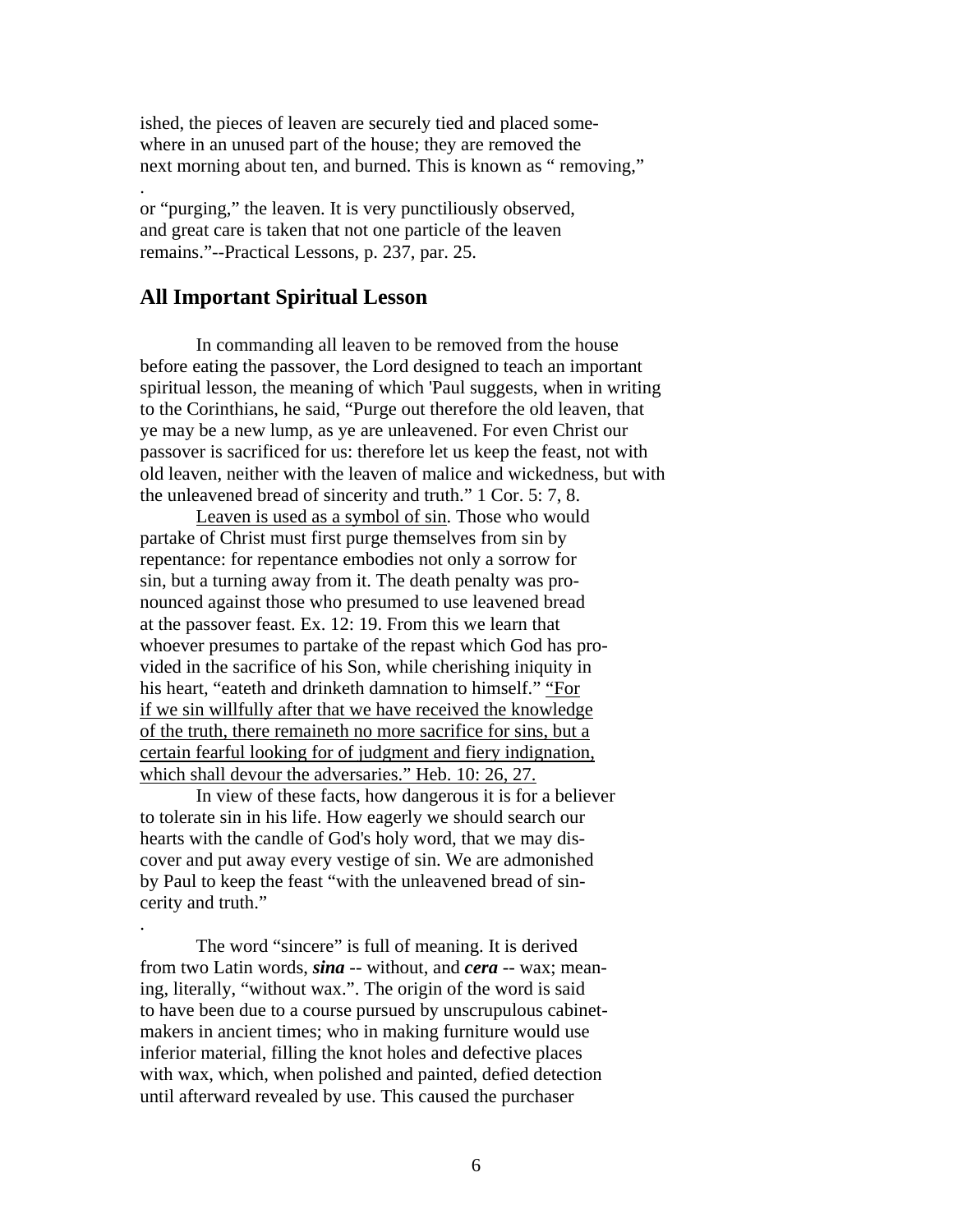to look with suspicion upon all furniture, regardless of its outward appearance; and to avoid this suspicion, honest manufacturers marked their product with the words "*sina cera*" without wax. Hence the force of the word when applied to the believer's life. It was to this spirit of insincerity by the scribes and Pharisees that Jesus referred when he likened them to whited sepulchers, which appeared beautiful outwardly, but within were full of dead men's bones. Matt. 23: 27, 28.

Today the church is filled with a large class of persons whose polished manners, fine clothes, and worldly wealth serve as so much wax to hide the defects in a worthless character. Thank God for the *sincere* Christian, the believer who is without hypocrisy, whose only thought is to form a character that will meet the approbation of Him who shall reward every man according to his work.

Reverting to the original subject, we will again quote from Mr. Gilbert his description of a modern Passover feast: ---

 "On the night of the fourteenth day the passover proper begins. It is then that the Passover supper is observed. Not now having any lamb, substitutes are used in the form of a roasted egg, boiled hard, and the shank bone of a lamb. In addition, they use celery, parsley, lettuce, and horseradish for bitter herbs, and a mixture called haroseth, a sort of sauce, to represent the mortar of which the brick was made when the ancestry were in Egypt.

"The table is always prepared before the evening, so that when the people return from the synagogue service they are ready to sit down to supper. . ; . Soon after the family is gathered around the board; the man of the house will take a glass of wine, over which a blessing is pronounced. Each person at the table also has a glass at the same time. This wine is made of raisins. It is absolutely necessary to have this wine at the passover. . . . Not only must they have wine, but they must have sufficient that each member of the family shall have four cups. . . . These four cups were in existence in the days of the Saviour. . . . When the first cups. of wine are drank, a blessing is pronounced, called the 'blessing of the festival.' Part of this wine is left in the cup. When this is finished, all the persons at the table are obliged to wash their hands." -- Practical Lessons, pp. 240 - 242.

### **Ordinance of Humility**

It was probably at this point in the feast that the Saviour washed the disciples' feet, an event which we will notice before proceeding further with the main subject under consideration. By this act of humility the Saviour not only taught the disciples a much-needed lesson, but he instituted an ordi-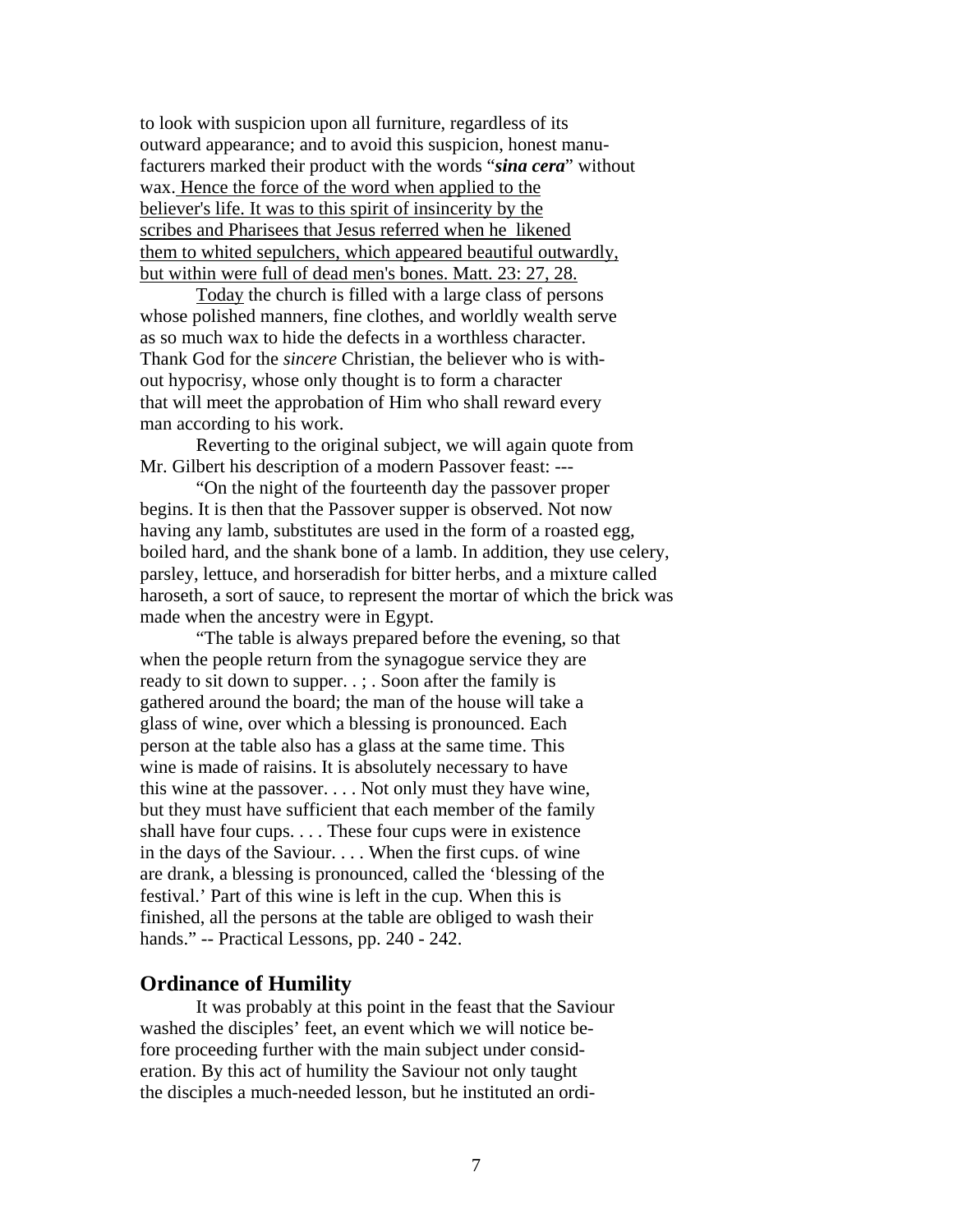nance to be observed thereafter, in connection with the Lord's supper, by the church. There had been much striving among the disciples as to who should be the greatest; and the Saviour chose this act as a means by which to impress upon their minds a great truth which they had failed to learn from his previous instruction; namely, that he who would be greatest in the kingdom must be servant of all. Matt. 20: 25 - 28.

And this is a lesson which believers in all ages have needed to have constantly impressed upon their minds. Hence the Saviour's remarks: "Ye call me Master and Lord: and ye do well; for so I am. If I then, your Lord and Master, have washed your feet: ye also ought to wash one another's feet. For I have given you an example, that ye should do as I have done to you. Verily, verily, I say unto you, the servant is not greater than his lord; neither he that is sent greater than he that sent him. If ye know these things, happy are ye if ye do them." John 13: 13 - 17. Certainly the "example" which the Saviour gave on this occasion, if followed by Christians would lead them to wash one another's feet, a thing which Christ says they "**ought**" to do. That this ordinance was observed in the early church is evidenced by the fact that Paul, when writing to Timothy, mentions the washing of the saints' feet as one of the tests by which applicants for certain favors were to be tried. : Tim. 5:9, 10. To follow the Saviour's example in this matter affords a peculiar sense of joy, and reminds the believers of the fact that they are all servants one of another; that their happiness is to be found by following the footsteps of, their Master, who " came not to be ministered unto, but to minister, and to give his life a ransom for many."

Having thus noticed this point, we will proceed to quote from Mr. Gilbert's book a further description of the Passover. On page 242, par. 34, he continues:--

"The next thing in order is to take some celery or parsley and dip it in salted water and pass it around to each person. This is a sort of preparation for the bitter herbs to follow later. Then the middle cake of unleavened bread is broken. At the present time there are three special Passover cakes used, the middle one of which is broken at this period. It is claimed by some that this was observed in the days of Christ, and much significance is attached to this part of the service. If it were so, we can learn several beautiful lessons therefrom."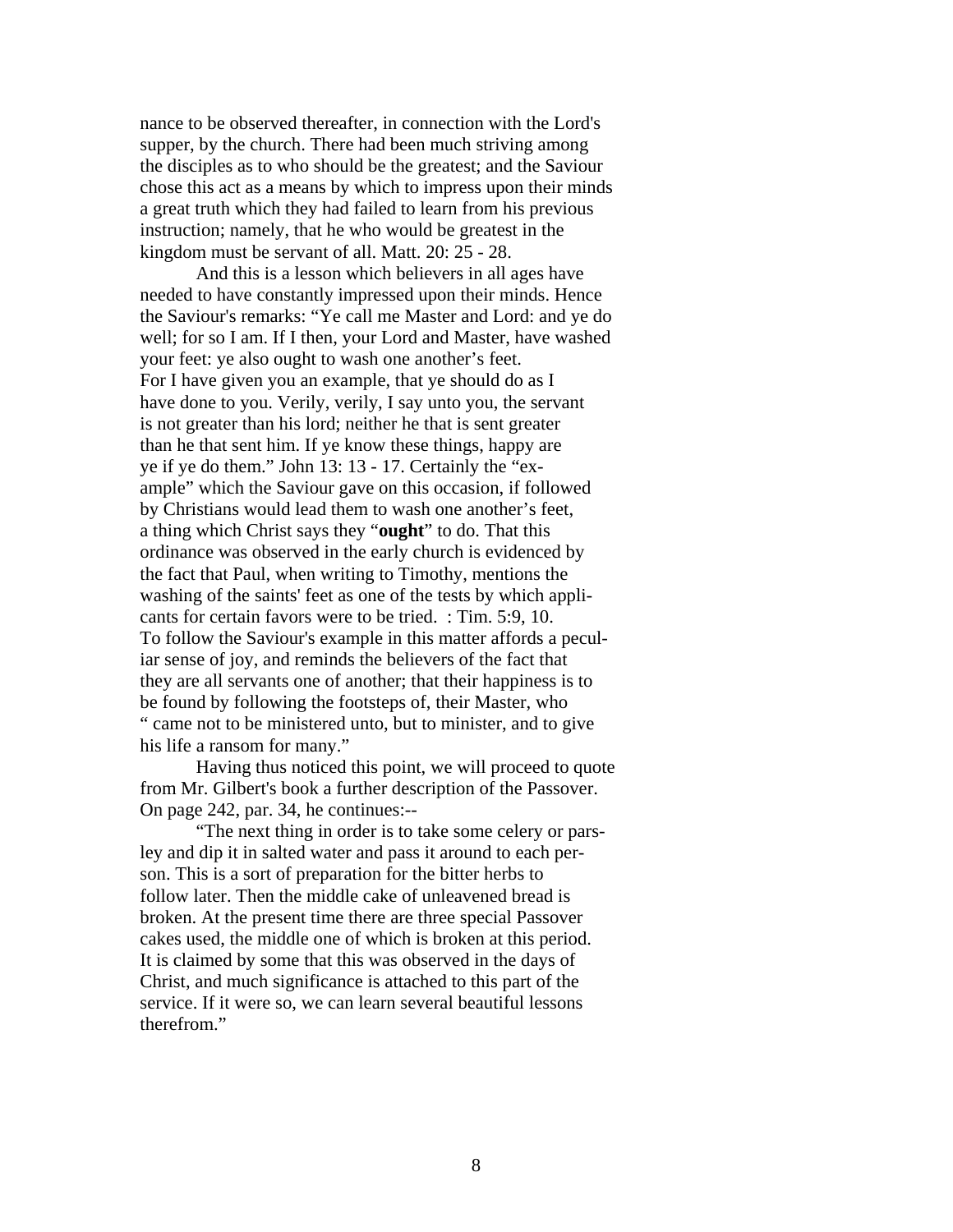### **The Hidden Manna**

"It is said that these three cakes represent the three persons of the Deity,-- Father, Son and Holy Ghost. The middle person is claimed by the rabbis, even, to be the 'Mam-re,' the the word, the Son of God. The breaking of the middle cake represents the breaking of the Son of God, the Messiah. When this custom was adopted is not generally known, but thus it exists today. After the cake is broken in two, one part is hidden under a pillow on the couch, the other part is used at the supper. This part that is hidden is called Aphikomon.. meaning' manna secreted or hidden.' After a time this is brought forth, and a small portion is given to each of the persons around the table. This would very naturally suggest a forcible thought upon Rev. 2: 17: 'To him that overcometh will I give to eat of the hidden manna.' This hidden piece of cake is very precious to the man of the house, and he guards it with the greatest jealousy."

## **The Dipping of the Sop**

"After the cake is broken, the service proper takes place. The history of the exode is then discoursed upon, and the wonderful dealings of God with his people and with the Egyptians are all gone over. . Then the supper proper takes place. During this supper the bitter herbs., in the form of horseradish. are served to every member of the family. One form of this herb is served between two pieces of unleavened bread, then dipped in the sauce previously mentioned. To this evidently Jesus referred, after he had said, 'One of you shall betray me,' when he remarked, , He it is to whom I shall give a sop, when I have dipped it.' John 13: 26."

## **The Cup of Blessing and the Lord's Supper**

"After this part of the service came the cup of wine, known as the' cup of blessing.' It was during this part of the supper that the Lord spoke of the bread and the wine as emblems of his spilt blood and broken body." \*

This, I hope, will enable the reader to better understand the events of the last supper ,'and the words of the Saviour when he took the cup at the beginning of the festival "and gave thanks, and said, Take this, and divide it among yourselves." This was termed, as previously 'stated, the "blessing